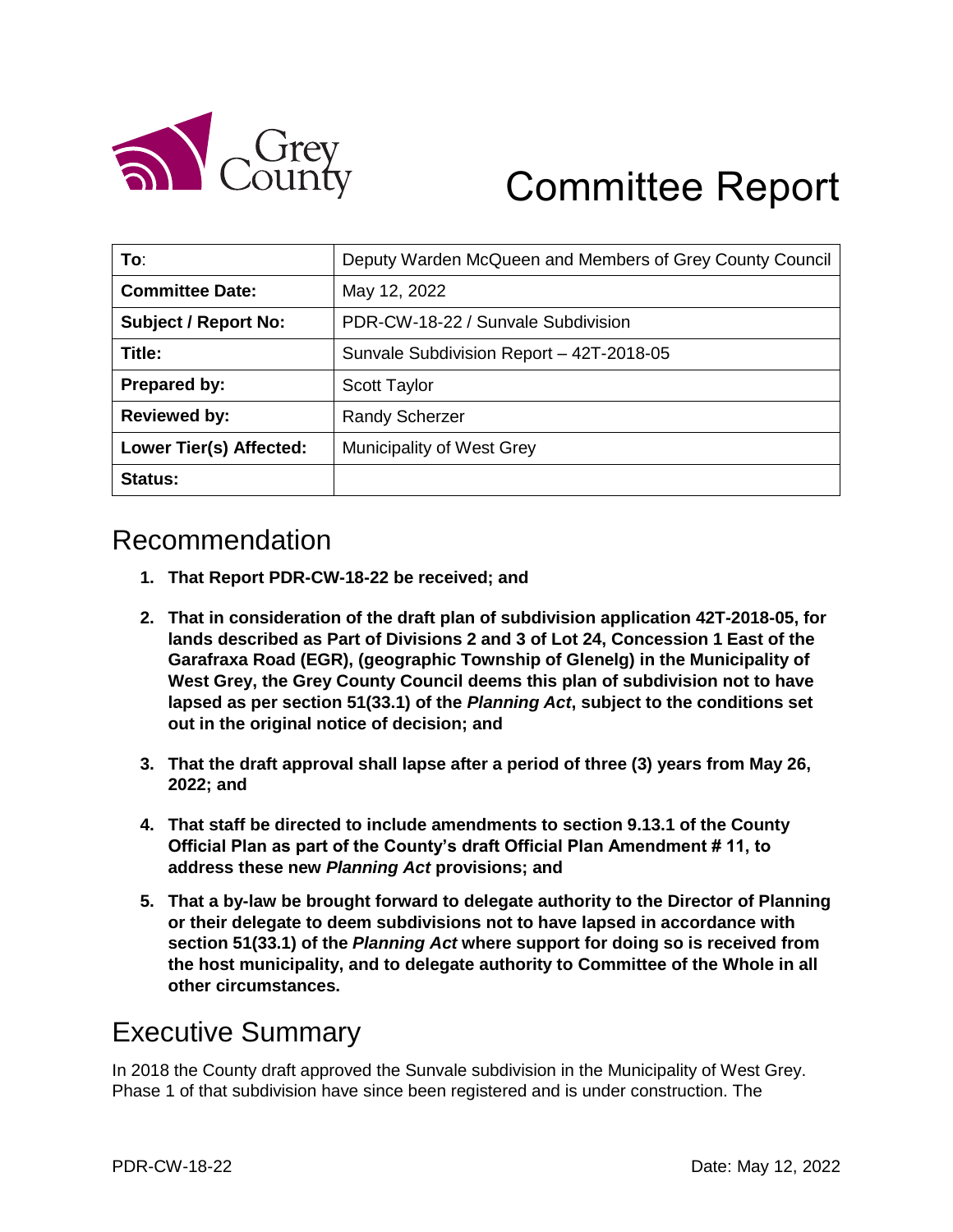remaining phases lapsed on October 25, 2021. Recent changes to the *Planning Act* now allow an approval authority to deem a subdivision not to have lapsed, should specified criteria be met. Staff are satisfied that the criteria have been met and are recommending that this subdivision be deemed not to have lapsed. Staff are also recommending that authority be delegated to allow staff to authorize deemed non-lapses in certain circumstances, and that future changes be made to the County Official Plan to recognize these new *Planning Act* provisions.

# Background and Discussion

On October 25, 2018 the County draft approved the Sunvale subdivision (County file number 42T-2018-05) in Durham for up to two hundred and forty-two (242) new residential units. A link to the 2018 staff report and conditions of draft approval has been included in the attachments section of this report.

On October 18, 2019 phase 1 of the Sunvale subdivision was registered for sixty-one (61) single detached residential lots and two multi-residential blocks. The construction of phase 1 is currently on-going and the developer is eager to register future phases. Map 1 below shows the future phases of the Sunvale subdivision in blue, with the first phase immediately to the west.



#### Map 1: Airphoto of the Subject Lands

On October 25, 2021 the Sunvale subdivision draft approval lapsed.

In the past when a subdivision approval has lapsed, it has required the proponent to re-apply for the subdivision, undertake a new public consultation process, and once again be subject to any potential appeals. However, based on newly passed amendments to the *Planning Act* through Bill 109, municipalities now have a one-time ability to deem a subdivision not to have lapsed, if the lapse date was within the past five years, if the approval was not previously deemed to have lapsed, and if the developer provides a sworn statement that there are no agreements of purchase and sale for the draft approved lots. Once an approval has been deemed not to have lapsed, no further extensions to the lapse date are permissible.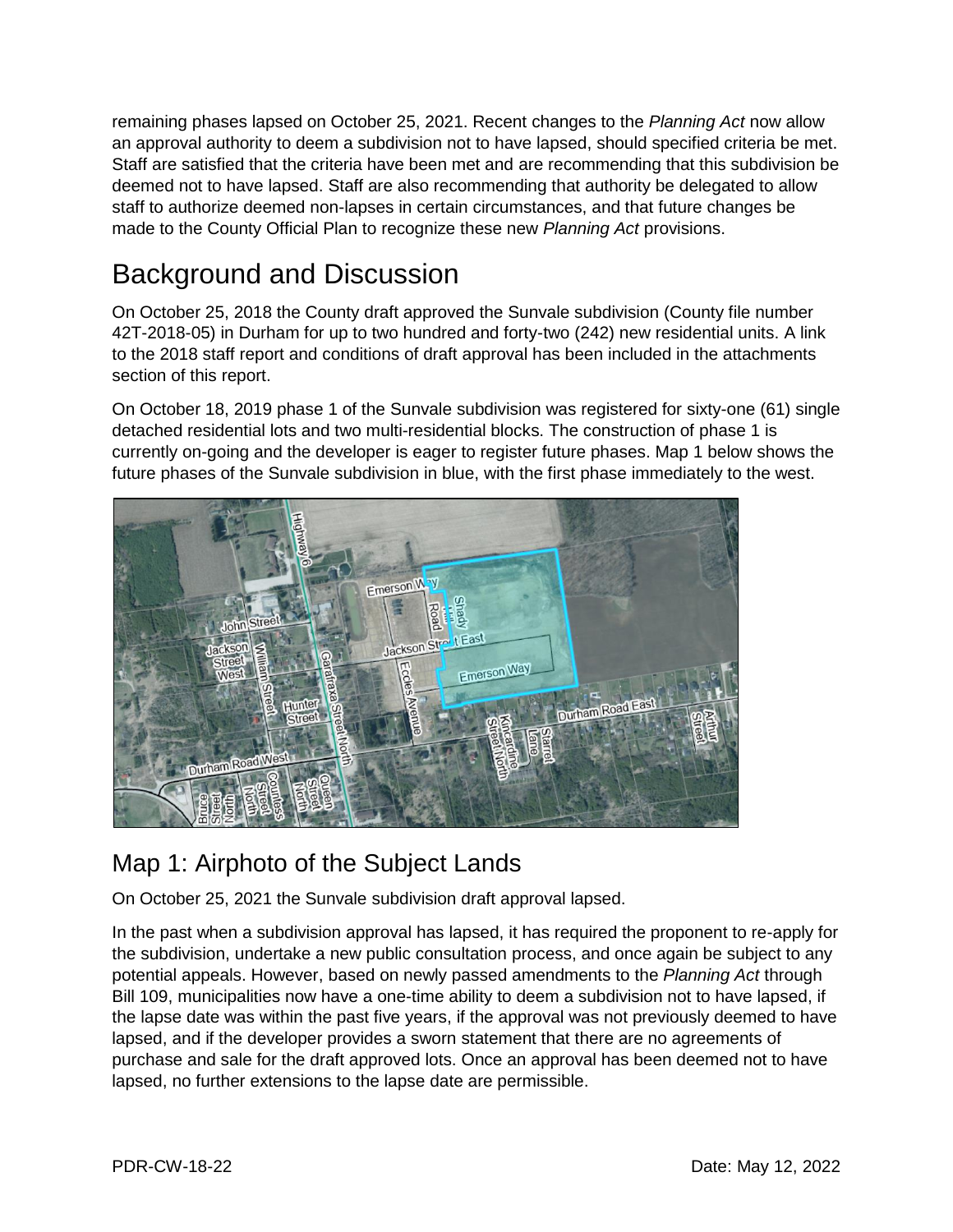In this case, the lapse date is within the past five years, the approval has not previously been deemed to have not lapsed, and the developer has provided the required sworn statement. The Municipality of West Grey has also supported the County deeming this subdivision not to have lapsed and is willing to consider draft approval for a further three-year period.

County staff have delegated authority through the Delegation of Duties By-law 5093-20 to extend a draft approval (section 2.4), where support has been received from the host municipality. In this case staff do not have the ability to deem a subdivision not to have lapsed, as that ability did not exist until the passing of Bill 109 on April 14, 2022. In accordance with the previously delegated approval to extend draft approval, staff recommend that new powers be delegated to the Director of Planning and/or his/her delegate. This delegation of deeming a subdivision not to have lapsed would be conditional upon support from the host municipality.

Staff further recommend that additional changes to section 9.13.1 of the County Official Plan be considered as part of Official Plan Amendment (OPA) # 11, to add provisions implementing these new *Planning Act* provisions. The changes to OPA 11 will come back before County Council at a later date for consideration.

# Legal and Legislated Requirements

Through Bill 109, which amended the *Planning Act,* and other pieces of legislation, the Province has deleted section 51(33) of the Act and replaced it with the following provisions:

*"(33) The approval authority may extend the approval for a time period specified by the approval authority, but no extension under this subsection is permissible if the approval lapses before the extension is given, even if the approval has been deemed not to have lapsed under subsection (33.1).*

*(33.1) If an approval of a plan of subdivision lapses before an extension is given, the approval authority may deem the approval not to have lapsed unless,*

- *(a) five or more years have passed since the approval lapsed;*
- *(b) the approval has previously been deemed not to have lapsed under this subsection; or*
- *(c) an agreement had been entered into for the sale of the land by a description in accordance with the draft approved plan of subdivision.*

*(33.2) Before an approval is deemed not to have lapsed under subsection (33.1), the owner of the land proposed to be subdivided shall provide the approval authority with an affidavit or sworn declaration certifying that no agreement had been entered into for the sale of any land by a description in accordance with the draft approved plan of subdivision.*

*(33.3) If an approval authority deems an approval not to have lapsed under subsection (33.1), the approval authority shall provide that the approval lapses at the expiration of the time period specified by the approval authority."*

## Financial and Resource Implications

There are no additional financial or resource implications associated with this report.